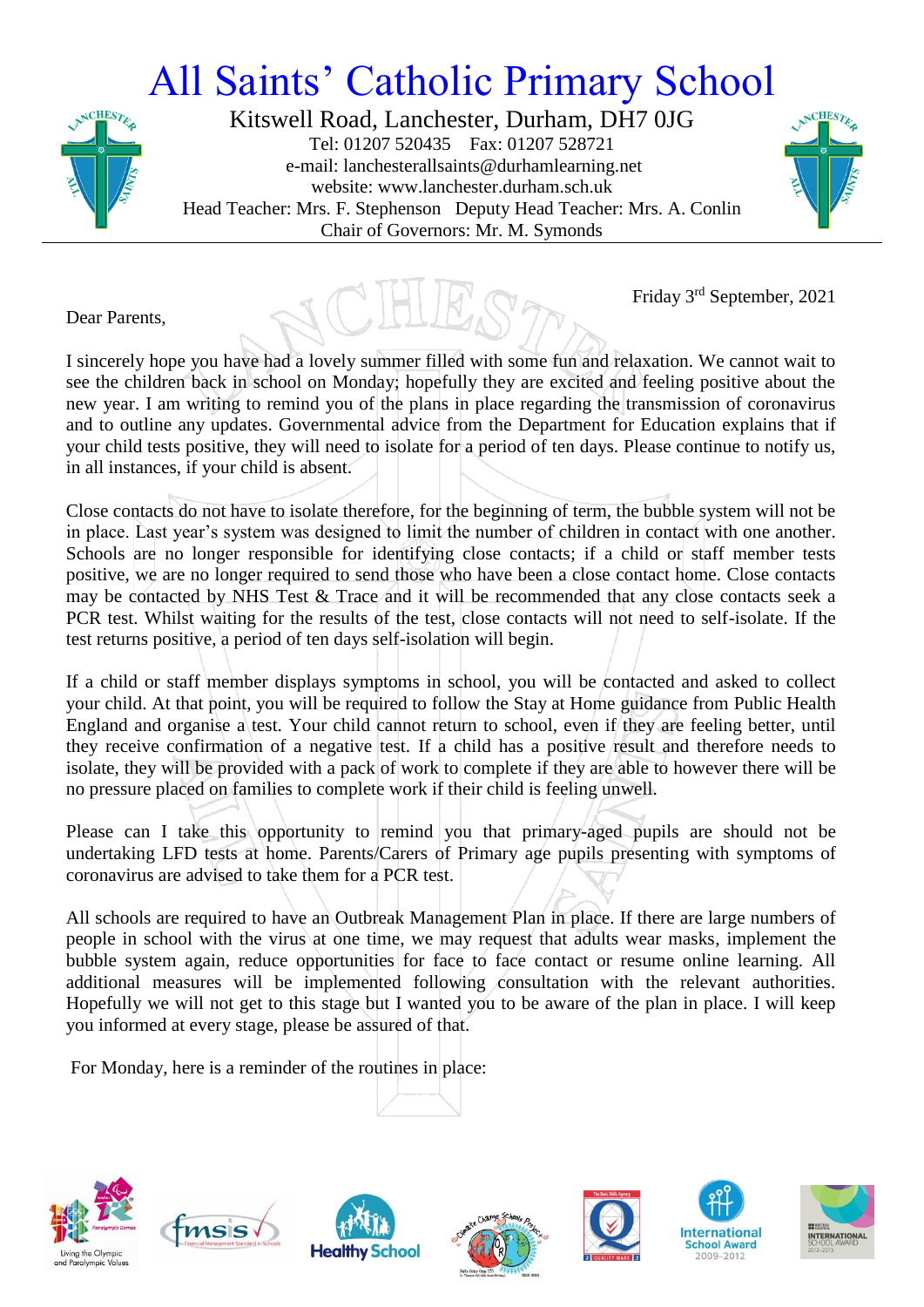## All Saints' Catholic Primary School



Kitswell Road, Lanchester, Durham, DH7 0JG Tel: 01207 520435 Fax: 01207 528721 e-mail: lanchesterallsaints@durhamlearning.net website: www.lanchester.durham.sch.uk Head Teacher: Mrs. F. Stephenson Deputy Head Teacher: Mrs. A. Conlin Chair of Governors: Mr. M. Symonds



\*children should wear their full uniform. You will receive a text today with your child's allocated P.E. day. Please continue to send your child into school wearing their kit – this has been a great success! \*all children should enter school via the school office. Children can be dropped off between 8.45 – 8.55am. Please do not send your child to school earlier than this unless you are accessing Breakfast Club

\*at the end of the school day, classes will be brought up to the top yard by staff and the pupils will be handed over. Please stand at the end of the yard nearest to the carpark. The children will come out between 3.10pm and 3.15pm. If it is a wet day, pupils can be collected from the lower yard nearer to the classroom doors

\*new reception children should be dropped off at 9am on Monday and Tuesday at the office. They will be welcomed by their new teachers. From Wednesday they should be dropped off at the same time as other pupils in school 8.45-8.55am. For the first fortnight they should be collected at 3pm from the top yard

\*staff may choose to wear masks. I would like to ask all adults to consider wearing a mask, particularly in areas of high footfall

\*children will continue to access the toilet with a 'toilet pass', they will also continue to be encouraged to 'catch it, bin it, kill it' and we will continue to use hand sanitizer in school

\*ventilation continues to be one of the main defences we have in school. We will open windows/doors when the children are not in class (breaks, lunch etc.)

\*initially, worships and assemblies will remain online. We would like to settle the children into school first and see how things progress before putting all children into the hall at once. All lunches however, will be eaten in the hall with classes having a staggered entry

\*as previously outlined, we are implementing some changes to the times, position and supervision surrounding breaks and lunchtime following positive results from last year – please remember children will be able to access the field if they have wellies and children in Years Three – Six will be running a mile each day too!

\*Teatime Club will continue to run (again, booking and charging remains the same) but we expect extracurricular clubs will start after half term – more information to follow!

\*finally, please can I remind you that we are a nut-free school. All children in Reception Class, Year One & Tear Two will continue to receive a piece of fruit every day as a snack. For children in Key Stage Two, please make sure that any snacks for breaktime are healthy and school packed lunches are balanced – chocolate bars, sweets and juice, as well as nuts, are not permitted.

I believe that many of you may be feeling anxious and apprehensive about the beginning of the school year and the new rules in place. I understand completely. I would like to reassure you that all staff in school are here to support you and will continue to work tirelessly for our pupils. Let's hope that we can begin the year with some sense of normality and routine. I believe that we will be able to